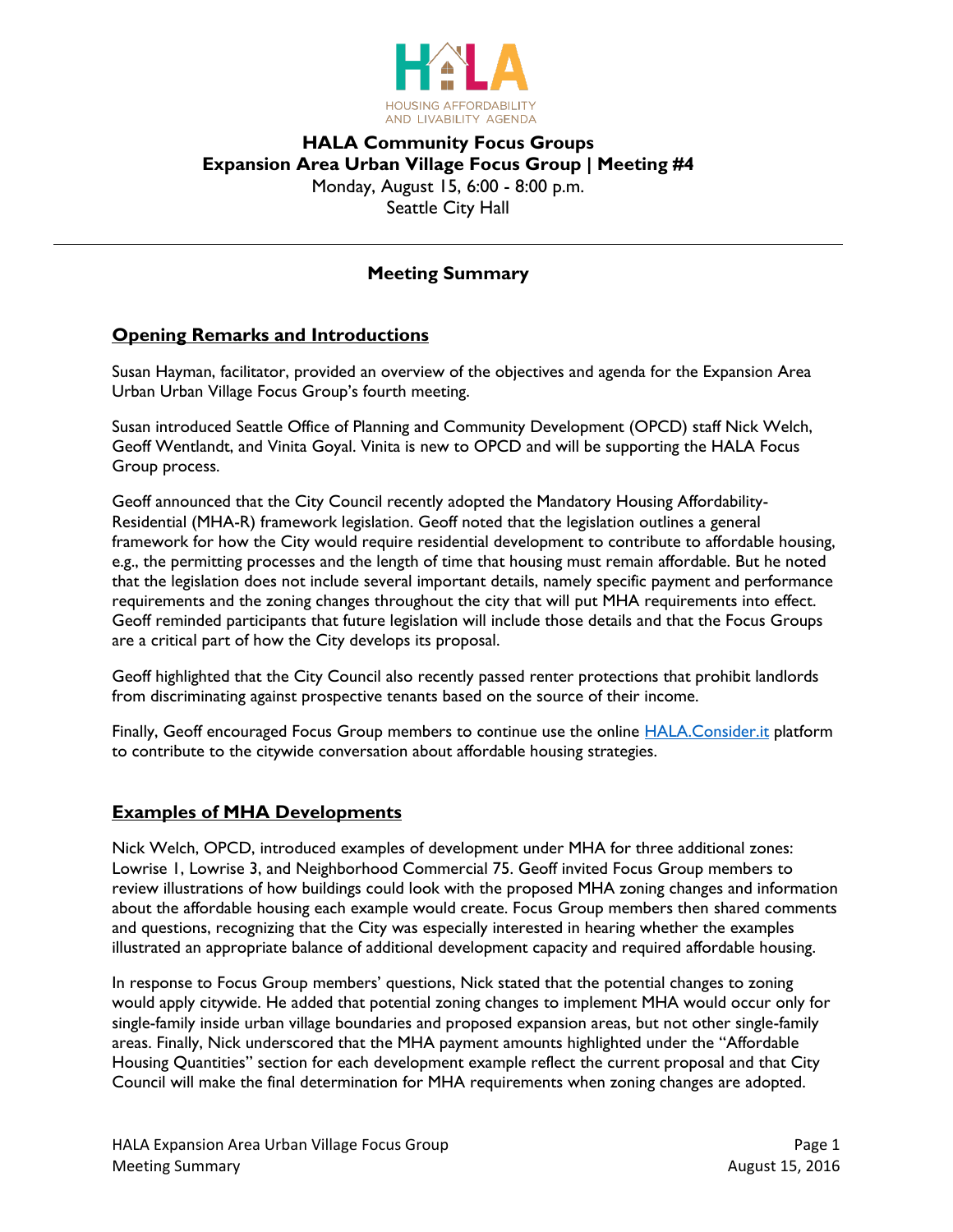Focus Group members shared the following ideas and questions during their discussion:

- More diversity in the size and layout of affordable housing is needed—a one-size-fits-all approach is not practical. Apartments smaller than 500 square feet may not feasible options for many long-term renters with families.
- Could residential buildings in Lowrise 1 zones potentially be even taller? This strategy could provide not only additional housing, but also additional living space within each home.
- Strategic updates that increase the current Lowrise 1 density limit may be a useful strategy for creating additional family-sized units. However, a zoning update addressing maximum density would need to be managed carefully, as it could potentially lead only to increases in studio and one-bedroom apartments.
- If possible, Lowrise 1 zoning updates should ensure that residents have access to needed amenities, such as laundry facilities.
- In all Seattle zones, HALA and MHA need to consider the potential displacement of existing low-cost market-rate housing as redevelopment occurs.
- Draft zoning updates appear to consider only building size. Updates should also consider other benefits that a development could provide to a neighborhood overall. These could include increased setbacks, enhanced landscaping, greenspace, and family play areas.

# **Final MHA Implementation Principles and Focus Group Input**

Nick thanked the group for their comments on the draft summary of Focus Group input on the MHA principles that the City presented in July. He reminded Focus Group members that City will use these principles as a guide when developing the proposed zoning changes that will implement MHA.

Nick briefly provided Focus Group members with an overview of how their perspectives and their feedback updated MHA principles. He encouraged Focus Group members to get in touch if they had any questions about the final language included in MHA principles.

## **RSJI, Equity, and MHA**

Geoff stated that many Focus Group members have expressed interest at past meetings in learning more about how the City was working to ensure that the broader HALA process (not just MHA) furthered the goals of the City's Race and Social Justice Initiative (RSJI). OPCD staff presented four categories of HALA strategies aimed at advancing equality and expanding opportunity:

- **1. Renter protections:** Policies to ensure fairness in the application processes and prohibit rent increases in substandard housing.
- **2. Preservation of existing affordable housing:** The City will use funding from MHA and other sources to fund the acquisition and preservation of existing affordable housing through non-profit organizations. Other policies would incentivize private landlords to upgrade and maintain affordable rents.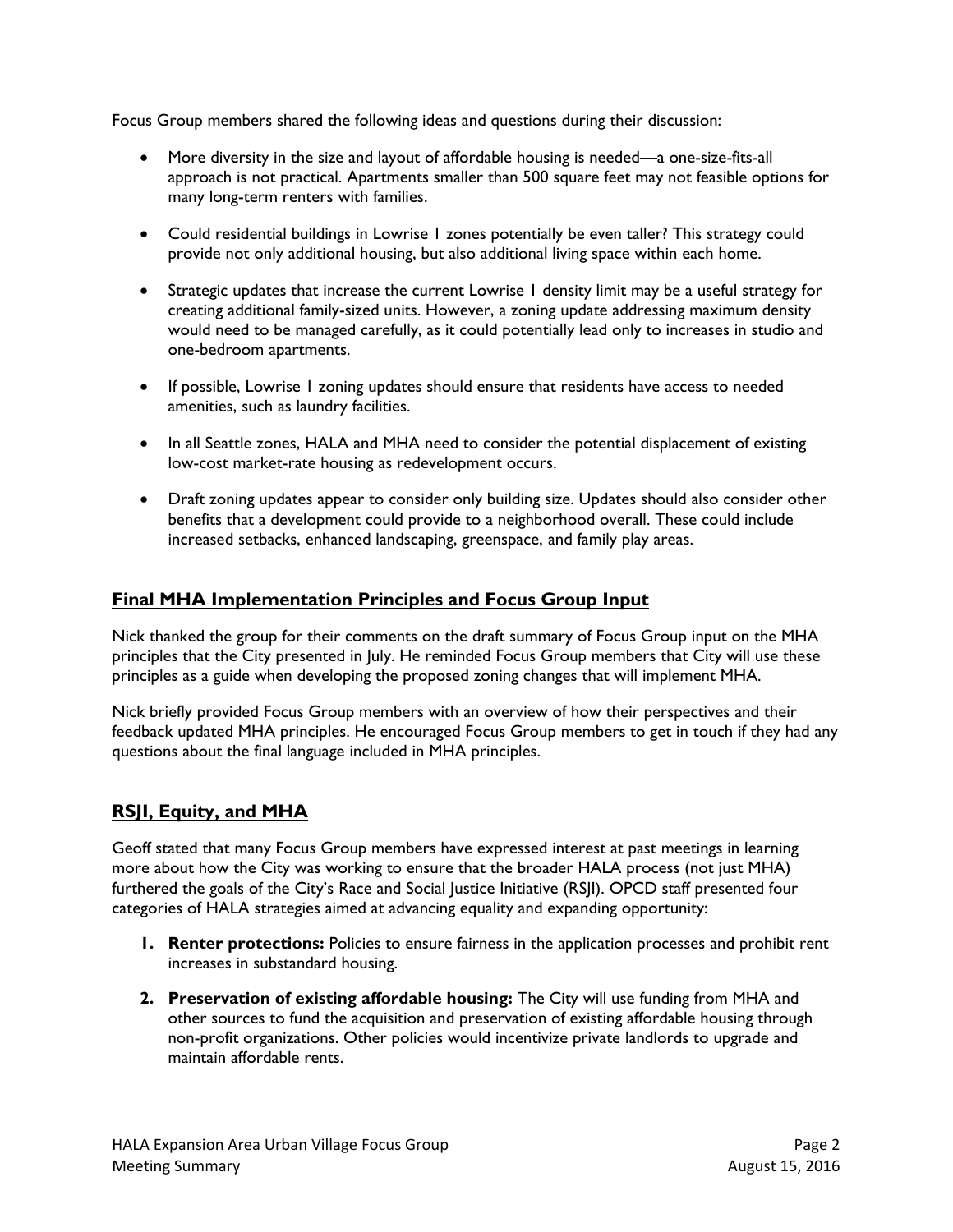- **3. Creation of new affordable housing**: MHA would increase the number of affordable and market-rate housing choices for people.
- **4. Investing in communities:** City- and community-led investments to increase community opportunity and wellbeing, including preschool programs, professional training, and pollution reduction.

Turning to MHA, Geoff noted that the City will be preparing an Environmental Impact Statement (EIS) to analyze the potential impacts on housing, transportation, air and water quality, and other elements of the environment. He said that the City is especially interested in using this EIS to evaluate how MHA could affect displacement.

Geoff explained that the City is currently in the "scoping" phase of the EIS process. The City expects to analyze three different scenarios (i.e., alternatives) in the EIS:

| <b>Alternative I:</b> MHA is not implemented (no action)                                                                         |
|----------------------------------------------------------------------------------------------------------------------------------|
| Alternative 2: MHA is implemented as outlined in the HALA Grand Bargain                                                          |
| <b>Alternative 3:</b> MHA is implemented with integrated program measures focused on reducing<br>displacement in high-risk areas |

Geoff asked Focus Group members to consider how implementing the MHA zoning changes and affordable housing requirements could affect displacement or advance the City's goals for racial and social equity. Geoff invited members to share their ideas and questions about how Alternative 3 could be framed to minimize displacement. Geoff offered potential ideas, including limiting urban village boundary expansions in areas where risk of displacement is high, reducing the scale of zoning changes in areas where risk of displacement is high, or focusing the City's affordable housing investments in areas where risk of displacement is high.

In response, Focus Group members shared the following ideas with the City regarding the EIS:

- It is important to ensure that the City accurately identifies areas with a high risk of displacement. There may be parts of urban villages with a low risk of displacement that have a higher degree of vulnerability than the urban village overall.
- The affordable housing production accounted for in Alternatives 2 and 3 need to consider the anticipated loss in affordable housing as well as the anticipated increase.
- The City could consider the ratio of displacement to affordable housing creation. The City could then use MHA payment dollars in the areas where this ratio is high. Flexibility in where the City can use MHA payments is an important component of MHA and should be accounted for in legislation.
- The City could evaluate tying the risk of displacement in an urban village to the MHA requirements for that area. In areas where the risk of displacement is high, the MHA payment and performance amounts could be higher.
- Expand urban village boundaries in strategic ways that limit impacts on vulnerable areas where the risk of displacement is high.
- Invest in communities experiencing displacement due to development by providing either community resources or money to help with their housing transition.

HALA Expansion Area Urban Village Focus Group **Page 3** and the state of the Page 3 Meeting Summary **August 15, 2016** Meeting Summary August 15, 2016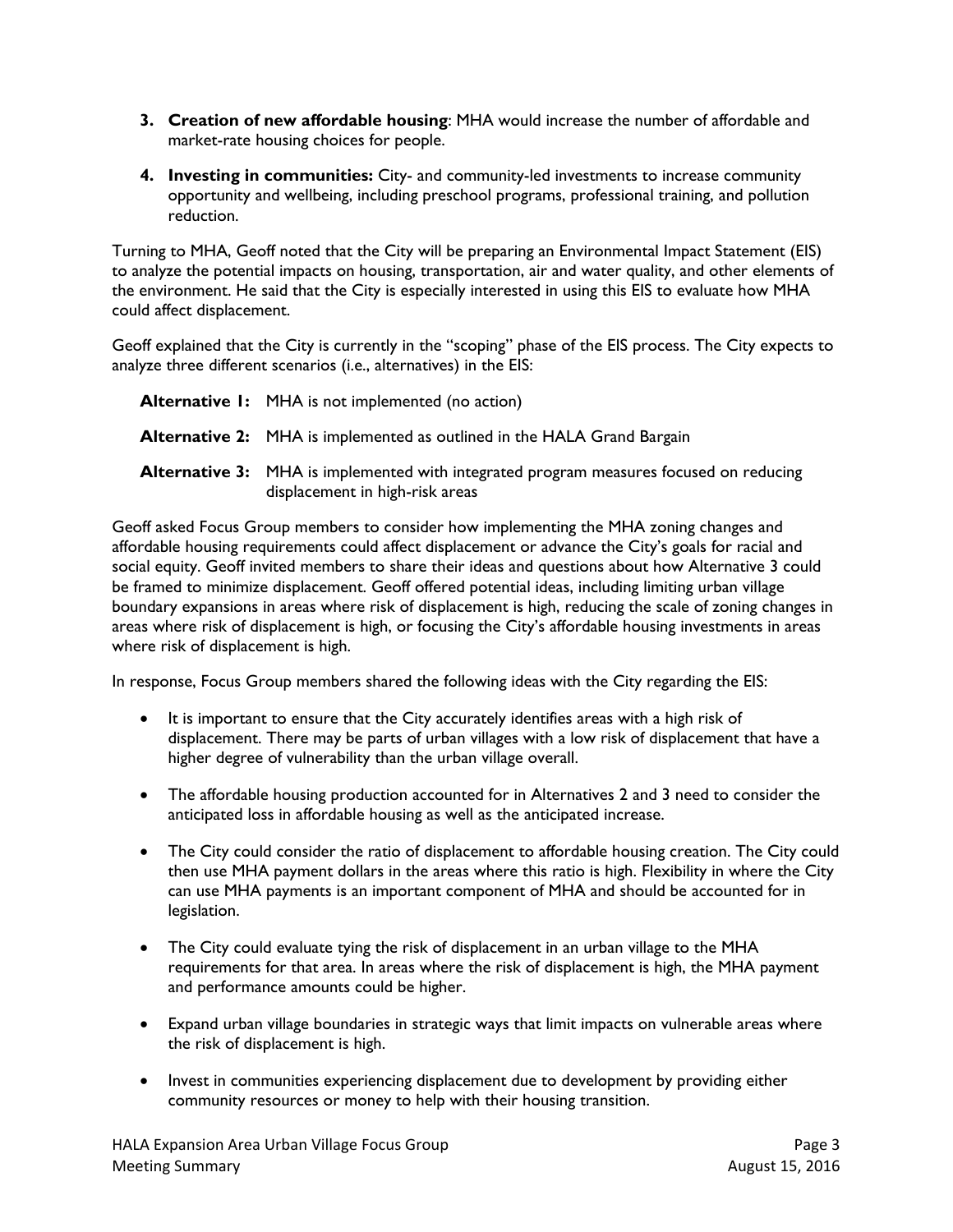- Bring members of affected communities to the table early in the process and educate them about potential zoning changes and what these changes may mean. What outreach will be done for communities at risk of displacement? Who will advocate for them?
- In Alternatives 2 and 3, distinguish displacement caused by development (physical displacement) from displacement due to rising housing prices (economic displacement).
- Include an educational component about the benefits of density.
- How will the City track economic displacement due to rising rents?
- Will MHA payments create public housing and/or permanently affordable housing?

Geoff encouraged Focus Group members to continue thinking about the upcoming EIS scoping process and to submit any additional ideas or comments to the City by **Friday, September 9**.

## **Observer Comment**

Susan invited observers in attendance to share brief comments with the group:

- One observer asked how the City-sponsored neighborhood plans would influence and be affected by MHA, noting that the neighborhood plans were useful and that they represented a large investment of time on behalf of many residents.
- One observer was concerned about the 10-minute walkshed metric included in MHA principles summary. The observer noted that the subjectivity of a 10-minute walkshed could include areas outside of urban villages boundaries. The observer was concerned that this could influence zoning changes to areas of the City outside urban villages.

## **Next Steps**

Nick thanked the group for their participation and discussion. He reviewed a timeline of upcoming meetings, meeting topics, and process outcomes. He noted that, based on preliminary feedback from the HALA Focus Group survey, the City was considering a joint Focus Group meeting in September. Nick said the City and facilitators would be in touch once they determined the final date for this joint meeting. Nick noted that the next meeting would likely include examples of MHA zoning changes for the Focus Group members to review and discuss.

#### **Attendees**

#### **Focus Group members:**

- **•** Andrea Tousignant
- Ann Selznick
- Bob Downing
- Brad Steiner
- Dianne Thomas
- Dick Burkhart
- Faduma Ahmed
- Garet Munger
- Jamie Stroble (Lower Density)
- Kara Luckey (Medium Density)
- Kathy Johnson
- Laurie Johnson
- Shana Schasteen
- Yasmeen Perez